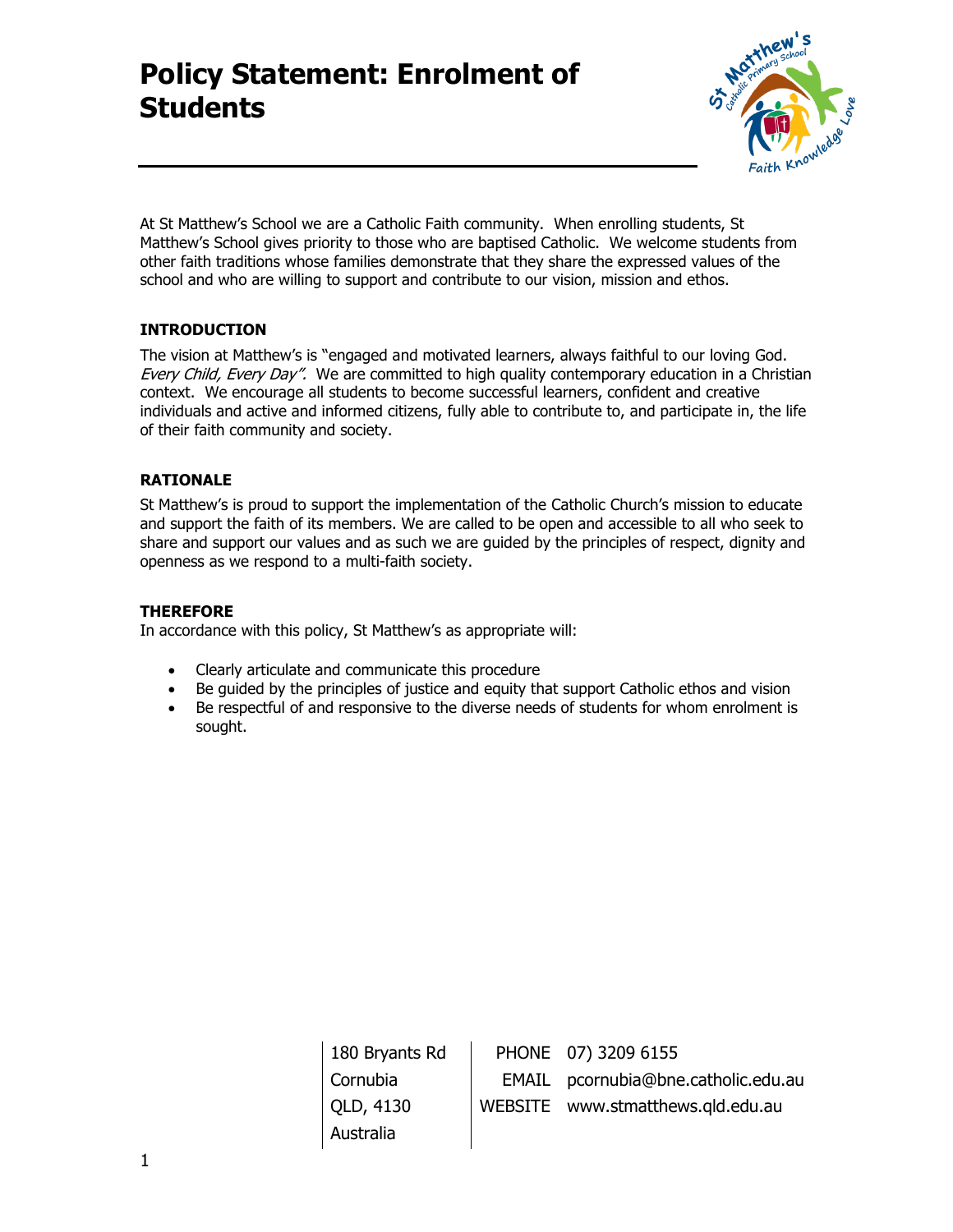

Children must turn five before 30<sup>th</sup> June to commence Prep that year. The table below outlines your child's eligibility.

| <b>Birthdate</b>                            | <b>Eligibility for</b><br>Preparatory year in: |
|---------------------------------------------|------------------------------------------------|
| Child born between 1 July 2016-30 June 2017 | 2022                                           |
| Child born between 1 July 2017-30 June 2018 | 2023                                           |
| Child born between 1 July 2018-30 June 2019 | 2024                                           |
| Child born between 1 July 2019-30 June 2020 | 2025                                           |
| Child born between 1 July 2020-30 June 2021 | 2026                                           |

We accept enrolment applications two years prior to commencement at school. At the time of enrolment, the following information will need to be submitted:

- Application for Enrolment Form
- Copies of birth and baptismal certificates (if Catholic)
- Latest Report Card

Enrolment does not automatically follow an application as there are many factors that affect enrolment and your child may be placed on a waiting list. At St Matthew's, we are committed to following the discernment process as outlined below:

- 1. St Matthew's gives preference to those members of the community who are baptised Catholic.
- 2. The next priority is given to those who have siblings already enrolled in our school
- 3. That is followed by an established family connection with St Matthew's (such as a parent who is a past student)
- 4. Followed by parents who have a willingness to value and support the vision, mission and ethos of our school.
- 5. Finally, the date the application was received may be a factor in the enrolment process.
- 6. Enrolment is subject to an interview with the Principal or Assistant Principals. Both birth and baptismal certificates are required at the interview.

We strive to work in partnership with parents and students as we work towards our shared goals of:

| 180 Bryants Rd | PHONE 07) 3209 6155                 |
|----------------|-------------------------------------|
| Cornubia       | EMAIL pcornubia@bne.catholic.edu.au |
| QLD, 4130      | WEBSITE www.stmatthews.gld.edu.au   |
| Australia      |                                     |